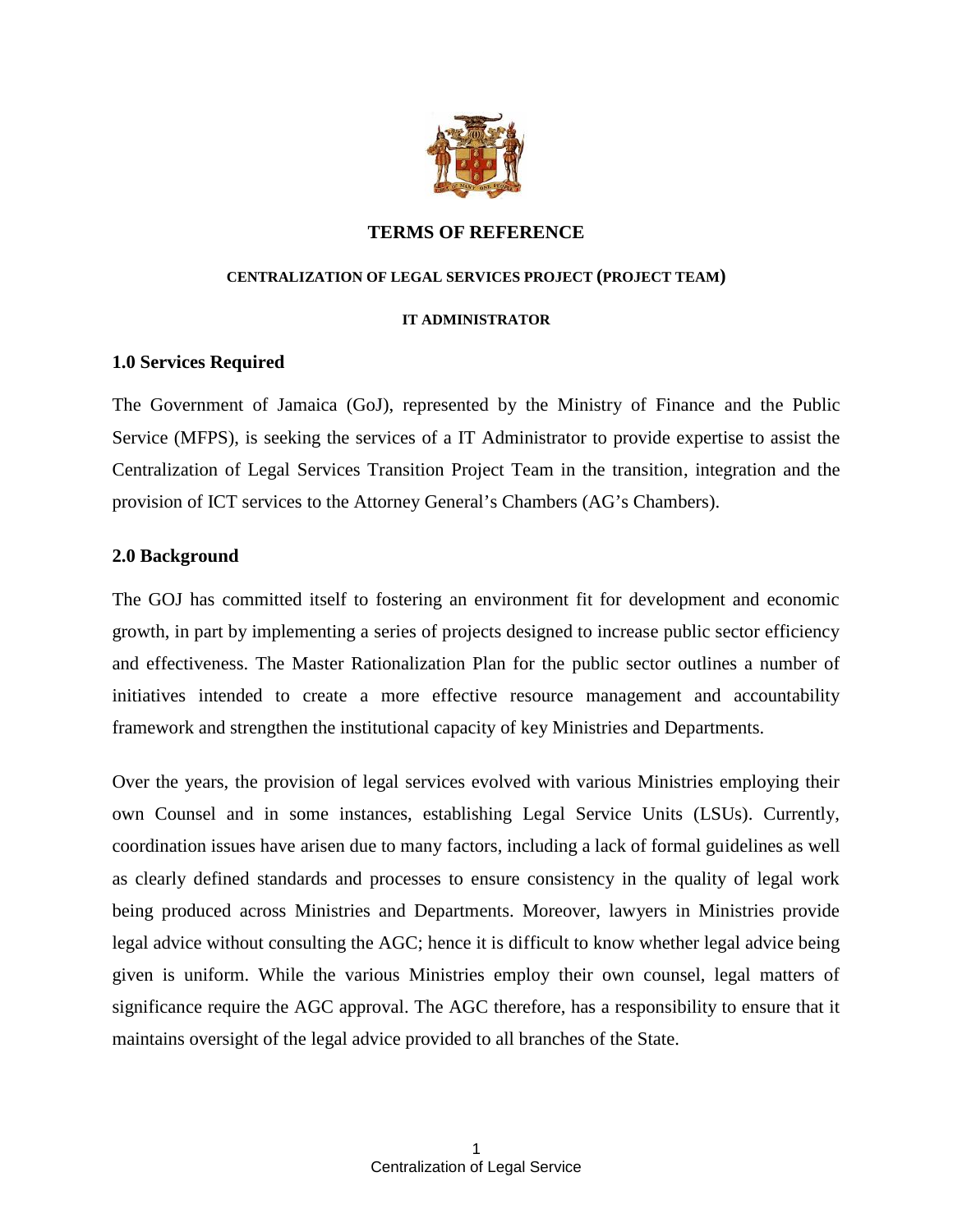With centralization, all attorneys in Ministries will become AG's Chambers staff as their posts will be transferred to the Establishment of the AG's Chambers. They will however, remain colocated in Ministries to allow for timely delivery of legal services. Centralization will also involve the development of guidelines, policies as well as legal practice handbooks and manuals to support legal operations and it is expected that this will result in an improvement in the turn around time for delivering Opinions to Ministries and Departments as well as consistency in the quality of outputs.

#### **STRATEGIC PUBLIC SECTOR TRANSFORMATION PROJECT (SPSTP)**

The Centralization of Legal Services project is part of the larger Strategic Public Sector Transformation Project.

The GOJ is the beneficiary of an investment loan from the World Bank. The Strategic Public Sector Transformation Project (IBRD Loan No.-8406-JM) will, *inter alia*, assist in strengthening of operating systems across the public sector.

The Project Development Objective (PDO) of the SPSTP is to strengthen public resource management and support selected public sector institutions in facilitating a more enabling environment for private sector growth. This activity will be funded under component three of the project.

#### **Component III Adaptive Public Sector Approaches to Promote Fiscal Sustainability**

This component will support measures to institutionalize the process of behavioural change to support new policy processes and provide just-in-Time Technical Assistance (TA) to take into account ad hoc needs of the government and to effectively take advantage of opportunities of intervention when they arise, enabling MOFPS to institute measures to bridge policy and implementation gaps revealed in the course of project implementation.

#### **3.0 Assignment Objective**

The purpose of the assignment is to support the Project Manager, ICT and the AG's Chambers in particular, in the daily operational management as well as to deploy a modern, upgraded IT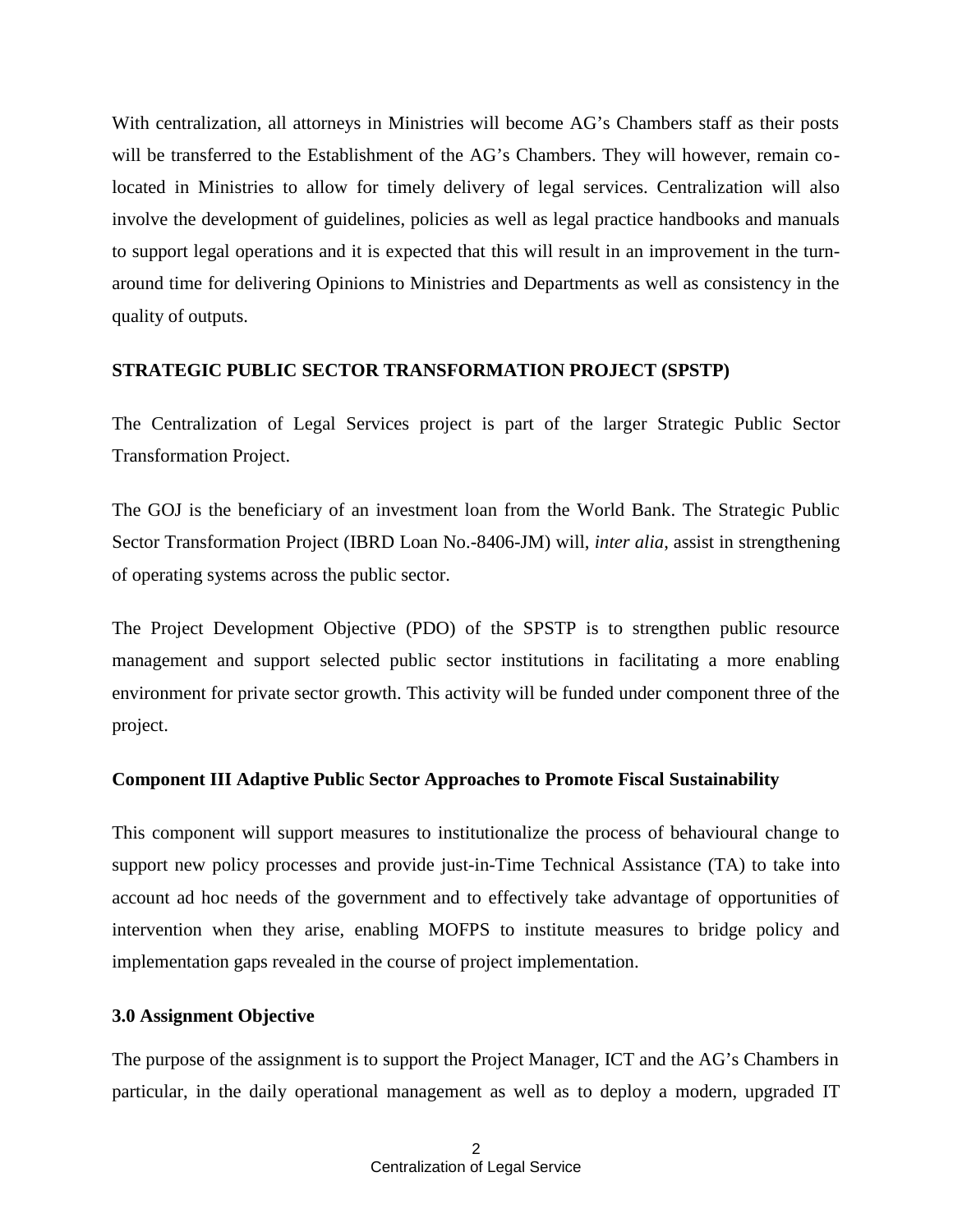infrastructure, relevant service platforms and service level agreements to support the operations of centralized legal services.

### **4.0 Scope of Work**

The successful transition to centralized legal services under the ambit of the AG's Chambers is heavily dependent on the successful upgrade and stabilization of that organization's ICT platform and systems. The purpose of the assignment is to support the AG's Chambers' overall Project Implementation Plan by assisting with the implementation of new software and hardware tools to support the workflow within a centralized headquarters and seventeen (17) off-site offices.

The IT Administrator will support the Project Manager, ICT, by undertaking a variety of administrative tasks designed to ensure that the AG's Chambers network infrastructure, systems security, service platforms, end user hardware and service level agreements meet the needs of the organization. The IT Administrator will assist with planning and documenting recommendations for upgrading, modernizing and stabilizing the AG's Chambers IT systems and platforms; and carry out required configurations and installations. The IT Administrator will also interface with the in-house and hosted environments to provision, manage, monitor, and decommission services.

At a minimum, he/she will be expected to:

- Work with the Project Manager, ICT and other key stakeholders to undertake and prioritize key systems upgrades;
- Conduct an analysis of computer systems to determine if existing components and architecture meet the company's needs for reliability and stability;
- Review computer systems to ensure that all aspects are operating efficiently.
- Assist in the design and development of disaster recovery plan
- Assess potential threats to the AG's Chambers, IT platforms and recommend options for mitigation
- Complete systems, hardware platform installs and upgrades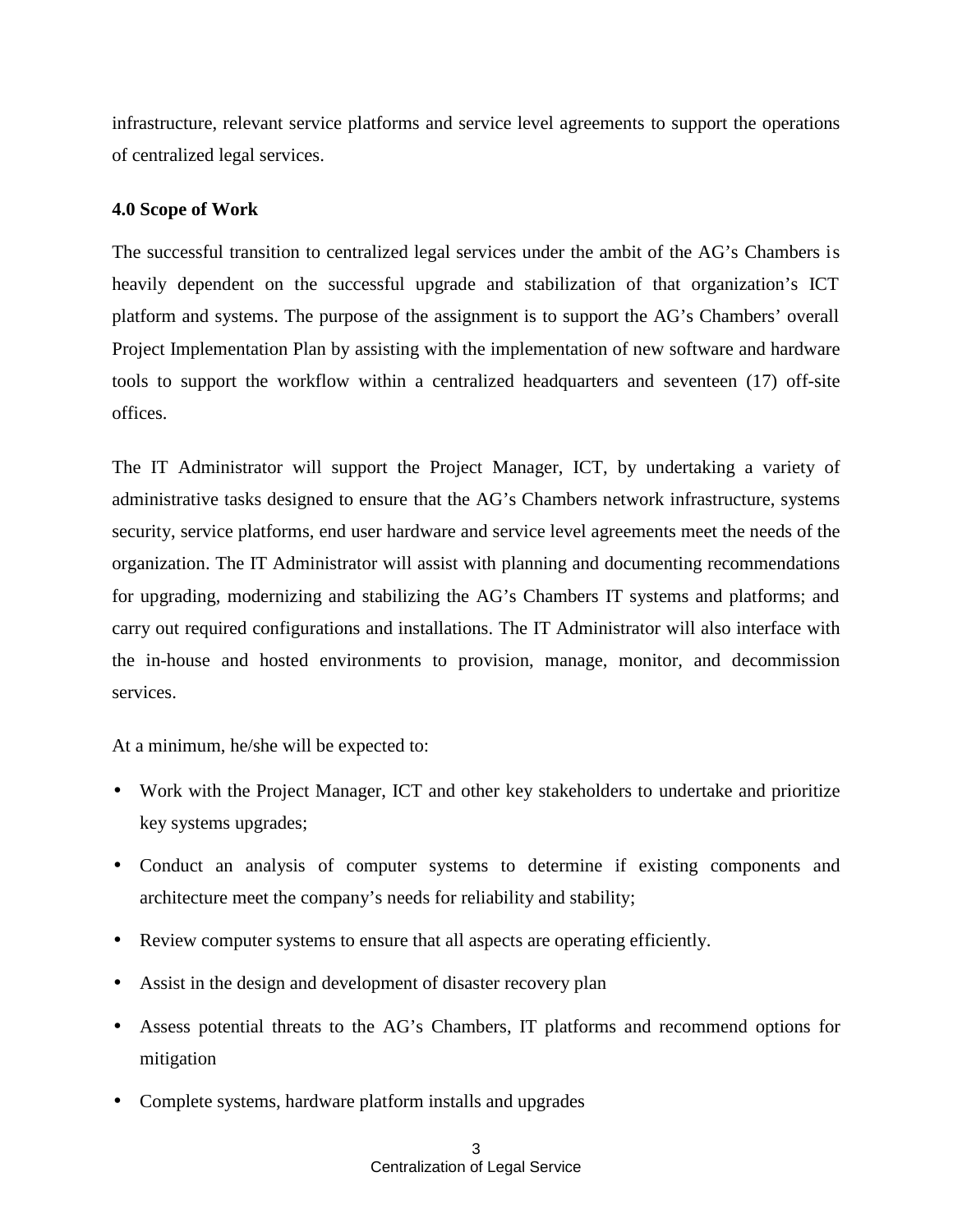- Sensitization, initiation and training sessions with staff on the use / benefits of the upgraded platform
- Develop and IT capacity plan
- Develop hardware refresh policies, data backup and recovery procedures, recommend security incident management procedure

# **5.0 Deliverables**

| No. | <b>Key Deliverables</b>                            | <b>Description</b>                                                                                                                                                                                                                                                                             |
|-----|----------------------------------------------------|------------------------------------------------------------------------------------------------------------------------------------------------------------------------------------------------------------------------------------------------------------------------------------------------|
| 1.  | <b>Inception Report and</b><br><b>Work Plan</b>    | Inception Report that provides a brief overview of the all<br>systems, network, storage and hardware platform issues to<br>be addressed along with a work plan.                                                                                                                                |
|     |                                                    | Submitted within two (2) weeks after contract signing                                                                                                                                                                                                                                          |
|     | <b>IT Platform &amp; Upgrade</b><br>Plan / Roadmap | The Upgrade Plan must conform to accepted standards,<br>identifying how and when the testing objectives will be<br>achieved; clearly defining the deliverables, milestones,<br>activities and resources required for successful task<br>execution, and must at a minimum detail the following: |
|     |                                                    | Future growth and platform changes anticipated<br>$\bullet$                                                                                                                                                                                                                                    |
|     |                                                    | Categorize and prioritize potential upgrades<br>$\bullet$                                                                                                                                                                                                                                      |
| 2.  |                                                    | Timing of the upgrades and dependencies<br>$\bullet$                                                                                                                                                                                                                                           |
|     |                                                    | Resources required and scheduling requirements<br>$\bullet$                                                                                                                                                                                                                                    |
|     |                                                    | Upgrade path options and checklist<br>$\bullet$                                                                                                                                                                                                                                                |
|     |                                                    | Provisions for disaster recovery and continuity of<br>$\bullet$<br>operations                                                                                                                                                                                                                  |
|     |                                                    | IT platform / hardware<br>upgrade or acquisition<br>$\bullet$<br>methodology and approach                                                                                                                                                                                                      |
| 3.  | <b>Policies and Protocols</b>                      | [1] Develop policies and supporting procedures for (i) data<br>backup and recovery, (ii) hardware renewal and refresh<br>lifecycles, (iii) systems upgrade.<br>[2] Complete hardware upgrades and installs                                                                                     |
| 4.  | <b>Systems Capacity Plan</b>                       | Develop an IT capacity plan to include all infrastructure<br>components (end user hardware and software platforms,<br>storage, network, connectivity, server) and hosted services.                                                                                                             |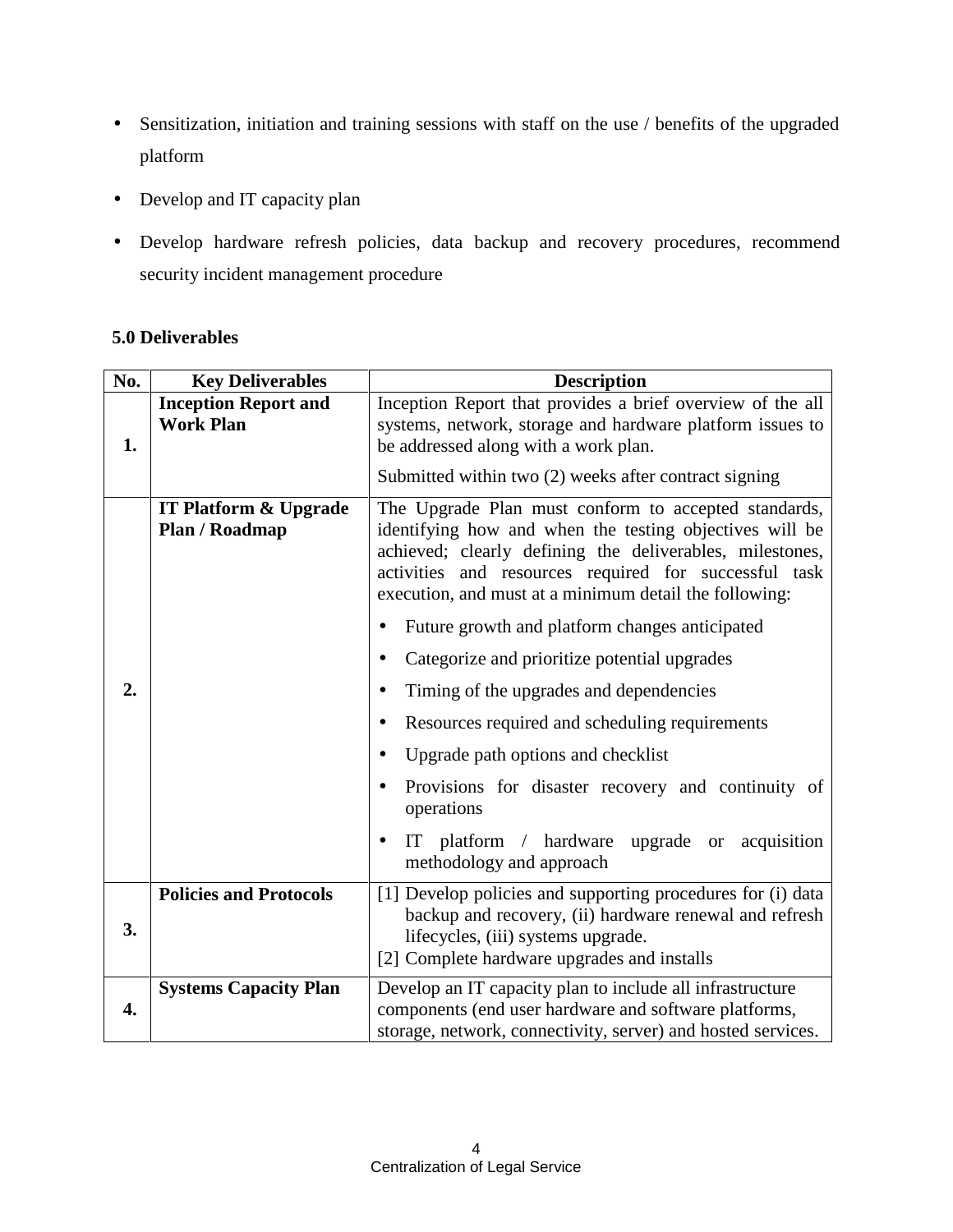| <b>Monitoring and</b><br><b>Evaluation Report</b><br>5. | Interface with the in-house and hosted environments to<br>$\bullet$<br>provision, manage, monitor, and decommission<br>services;<br>Collect and report on IT usage stats;<br>$\bullet$<br>Monitor service for SLA compliance<br>$\bullet$<br>Post upgrade reporting                                                                                                                                                                   |
|---------------------------------------------------------|---------------------------------------------------------------------------------------------------------------------------------------------------------------------------------------------------------------------------------------------------------------------------------------------------------------------------------------------------------------------------------------------------------------------------------------|
| <b>Monthly Progress</b><br><b>Reports</b><br>6.         | The officer will be required to submit monthly Progress<br>Reports, summarizing:<br>the progress made during the period (i.e. planned vs.<br>actual targets, etc.)<br>the proposed activities for the ensuing period<br>risks, challenges, gaps, and recommendations for<br>addressing them<br>Provide recommendations to the Project Manager, ICT<br>$\bullet$<br>to implement platform, infrastructure upgrades and<br>integration. |

# **6.0 Reporting Relationship**

The Officer will report to the Project Manager, ICT

# **7.0 Supervisory Responsibilities**

None

# **8.0 Technical Expertise Required**

- Bachelor's Degree from an accredited university in the field of computer science, information technology
- Three (3) years related work experience.
- Certifications in Microsoft Server 2008 R2 or Datacenter R2, CCNA, Cloud Services would be a distinct advantage
- Training in Microsoft server and cloud platforms, Cisco networking, firewall and security platforms.

# **Knowledge and Experience**

Working technical knowledge of in-house and hosted platform operating environments;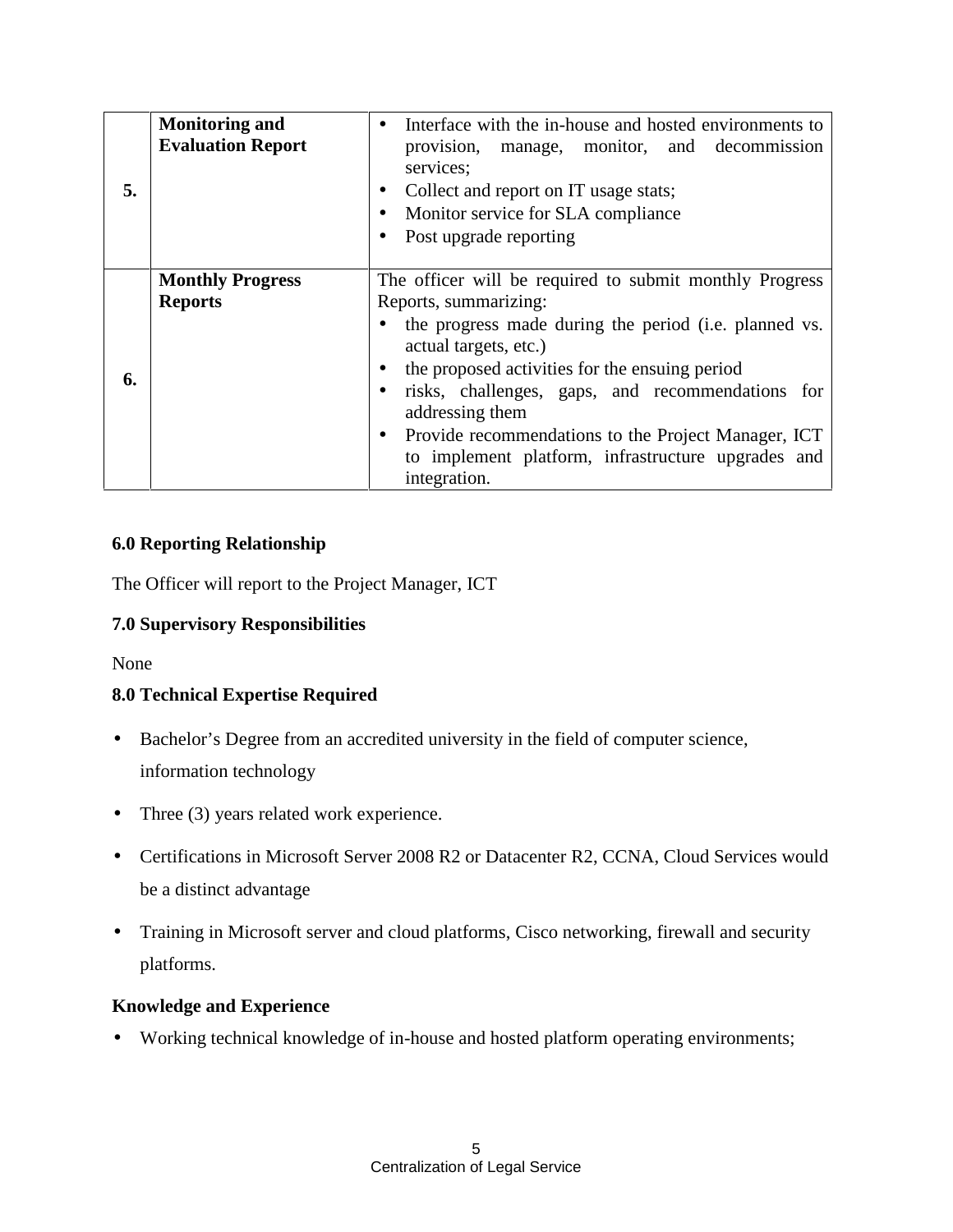- Working knowledge of current systems software, protocols, and standards, including Fortinet, Active Directory, MS Windows 2012 R2, TCP/IP, ITIL, ISO 27000, Business continuity;
- Strong knowledge of network administration, security, identity, and access management;
- Hands-on software and hardware troubleshooting experience.
- Three (3) years' experience with data management.
- Two (2) years' experience documenting and maintaining configuration and process information.
- Knowledge of applicable data privacy practices and laws.
- Working knowledge of private, public cloud or hosted operations.
- Managing the deployment and monitoring consumption of cloud-based resources.

## **Personal Attributes**

- Proven analytical and problem-solving abilities.
- Ability to effectively prioritize and execute tasks in a high-pressure environment.
- Strong interpersonal and oral communication skills.
- Adept at writing and interpreting technical documentation and procedure manuals.
- Ability to conduct research into hardware and software issues and products.
- Ability to present ideas and solutions in user-friendly language.
- Keen attention to detail.
- Skilled at working within a team-oriented, collaborative environment.

# **9.0 Key Interfaces**